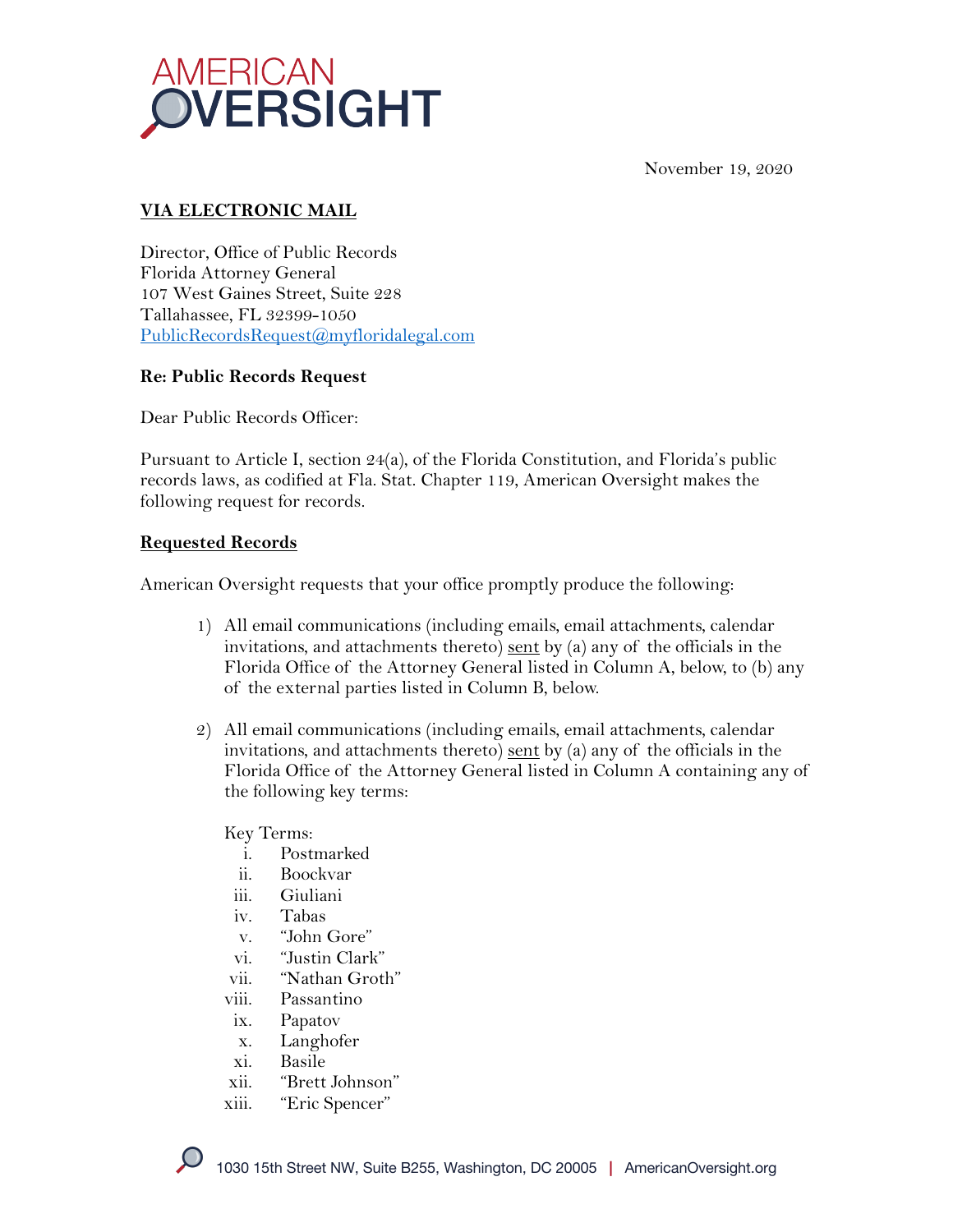| XV.                               | <b>RAGA</b>                     |               |                                    |  |
|-----------------------------------|---------------------------------|---------------|------------------------------------|--|
| XVI.                              | <b>MAGA</b>                     |               |                                    |  |
|                                   | xvii. Trump                     |               |                                    |  |
| xviii.                            | <b>POTUS</b>                    |               |                                    |  |
| xix.                              | "election fraud"                |               |                                    |  |
| XX.                               | "election integrity"            |               |                                    |  |
|                                   |                                 |               |                                    |  |
|                                   | Column A: Florida Office of the |               | <b>Column B: External Parties</b>  |  |
| <b>Attorney General Officials</b> |                                 |               |                                    |  |
|                                   | a) Ashley Moody, Attorney       | a)            | Anyone communicating from          |  |
|                                   | General, or anyone              |               | an email address ending in         |  |
|                                   | communicating on her behalf     |               | @donaldtrump.com,                  |  |
|                                   | (such as an assistant or        |               | @donaldjtrump.com,                 |  |
|                                   | scheduler)                      |               | @trumpvictory.com, or              |  |
| b)                                | John Guard, Chief Deputy        |               | @trumporg.com                      |  |
|                                   | <b>Attorney General</b>         | b)            | John Gore, Alex Popatov, or        |  |
|                                   | c) Richard Martin, General      |               | anyone communicating from an       |  |
|                                   | Counsel                         |               | email address ending in            |  |
|                                   | d) Lauren Schenone, Director    |               | @jonesday.com                      |  |
|                                   | of Public Affairs               | $\mathbf{c})$ | Justin Clark, Nathan Groth,        |  |
|                                   |                                 |               | Stefan Passantino, or anyone       |  |
|                                   |                                 |               | communicating from an email        |  |
|                                   |                                 |               | address ending in                  |  |
|                                   |                                 |               | @michaelbest.com                   |  |
|                                   |                                 |               |                                    |  |
|                                   |                                 |               | d) Kory Langhofer, Thomas          |  |
|                                   |                                 |               | Basile, or anyone                  |  |
|                                   |                                 |               | communicating from an email        |  |
|                                   |                                 |               | address ending in                  |  |
|                                   |                                 |               | @statecraftlaw.com                 |  |
|                                   |                                 | $\epsilon$ )  | Brett Johnson, Eric Spencer, or    |  |
|                                   |                                 |               | anyone communicating from an       |  |
|                                   |                                 |               | email address ending in            |  |
|                                   |                                 |               | $(a)$ swlaw.com                    |  |
|                                   |                                 |               | f) Anyone communicating from       |  |
|                                   |                                 |               | an email address ending in         |  |
|                                   |                                 |               | @gop.com, @rnchq.com,              |  |
|                                   |                                 |               | $@w$ isgop.org, or $@w$ isgop.info |  |
|                                   |                                 | (g)           | Jason Stuckey (including, but      |  |
|                                   |                                 |               | not limited to, at                 |  |
|                                   |                                 |               | jstuckey@bricker.com)              |  |
|                                   |                                 | h)            | Jason Torchinsky (including,       |  |
|                                   |                                 |               | but not limited to, at             |  |
|                                   |                                 |               | jtorchinsky@hvjt.law)              |  |
|                                   |                                 | i)            | Jay Sekulow or anyone              |  |
|                                   |                                 |               | communicating from an email        |  |
|                                   |                                 |               | address ending in @aclj.org        |  |

xiv. Landry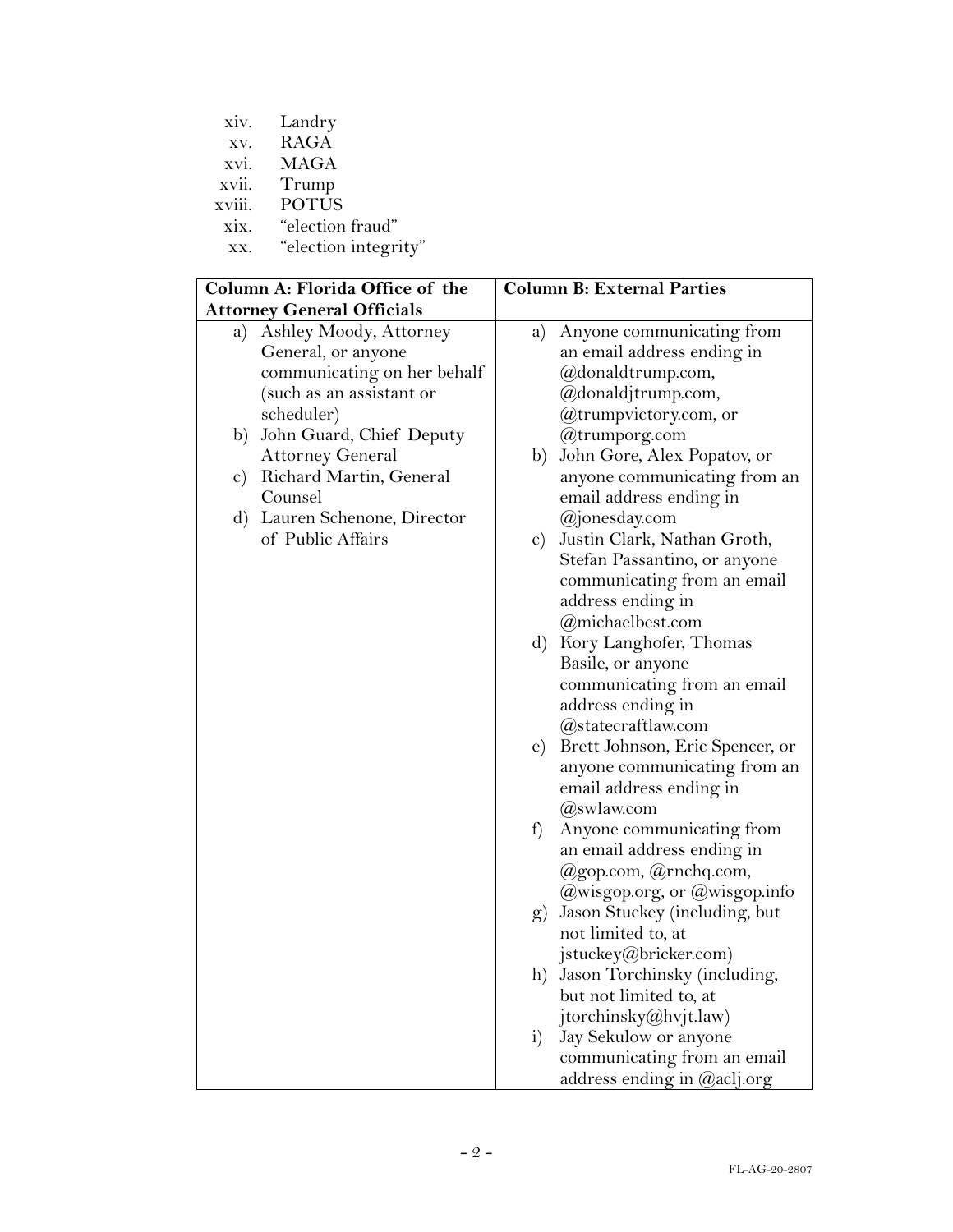| j)<br>Matt Schlapp or anyone<br>communicating from an email<br>address ending in<br>@conservative.org<br>Rudolph Giuliani, or anyone<br>$\bf k$ )<br>communicating on his behalf                |
|-------------------------------------------------------------------------------------------------------------------------------------------------------------------------------------------------|
| (such as Jo Ann Zafonte,<br>Christianne Allen, Beau<br>Wagner, or anyone<br>communicating from an email<br>address ending in<br>@giulianisecurity.com,<br>giulianipartners.com,<br>gdcillc.com) |
| Anyone communicating from<br>1)<br>an email address ending in<br>mail.house.gov or senate.gov                                                                                                   |
| m) Lawrence Tabas, Bernadette<br>Comfort, or anyone<br>communicating from an email<br>address ending in @pagop.org                                                                              |
| Jeff Landry, or anyone<br>n)<br>communicating from an email<br>address ending in<br>@republicanags.com or<br>ag.state.la.us                                                                     |
| o) Joseph diGenova, Victoria<br>Toensing, or anyone<br>communicating from an email<br>address ending in<br>@digenovatoensing.com                                                                |
| Sidney Powell, or anyone<br>$ {\rm p}\rangle$<br>communicating from an email<br>address ending in<br>@federalappeals.com                                                                        |
| Jenna Ellis, or anyone<br>q)<br>communicating from an email<br>address ending in<br>@falkirkcenter.com or<br>@thomasmore.org.                                                                   |

In an effort to accommodate your office and reduce the number of potentially responsive records to be processed and produced, American Oversight has limited its request to emails sent by the named officials. To be clear, however, American Oversight still requests that complete email chains be produced,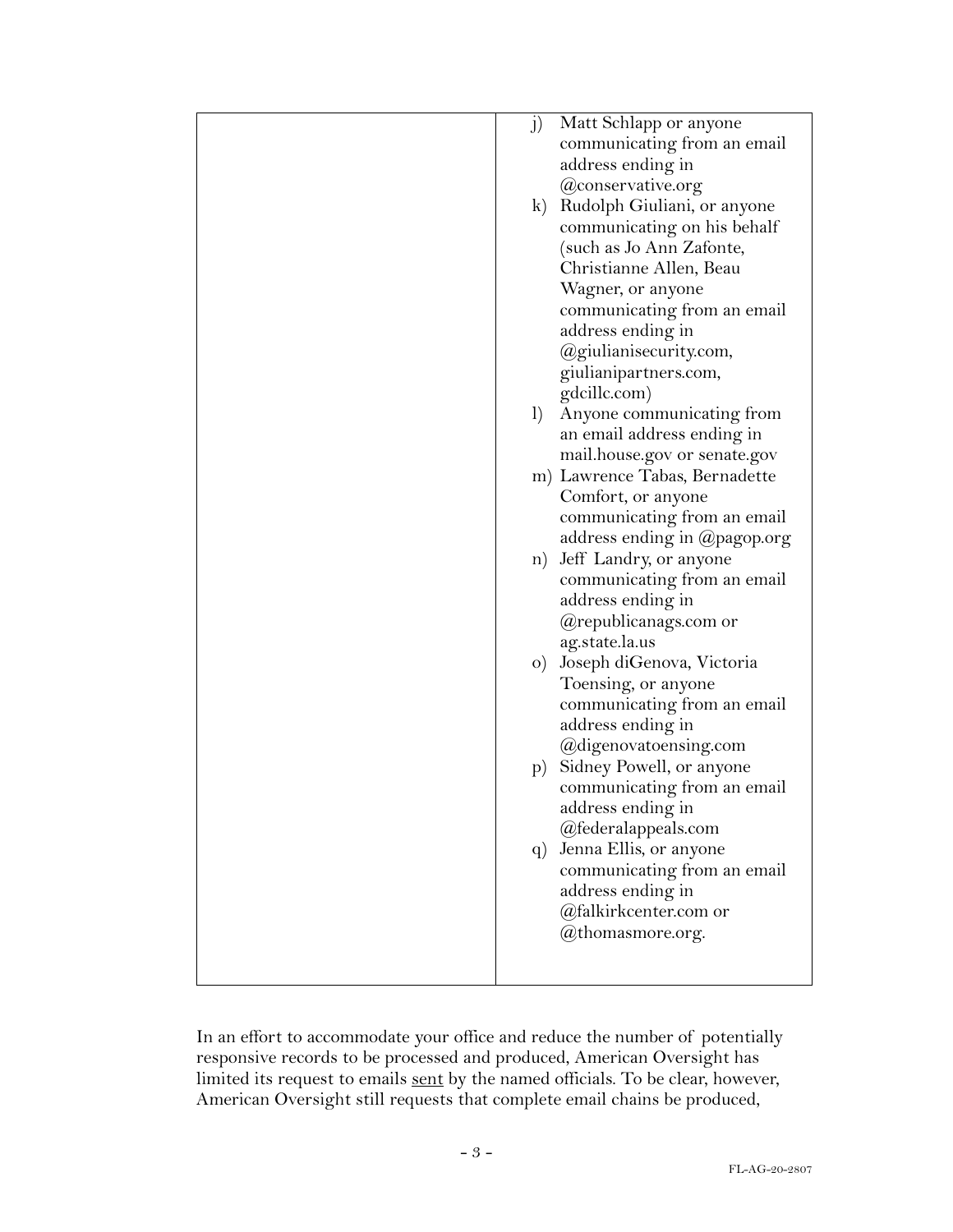displaying both sent and received messages. This means that both a custodian's response to an email and the initial received message are responsive to this request and should be produced.

Please provide all responsive records from October 27, 2020, through the date the search is conducted.

Please notify American Oversight of any anticipated fees or costs in excess of \$100 prior to incurring such costs or fees.

American Oversight insists that your agency use the most up-to-date technologies to search for responsive information and take steps to ensure that the most complete repositories of information are searched. American Oversight is available to work with you to craft appropriate search terms. **However, custodian searches are still required; your office may not have direct access to files stored in .PST files, outside of network drives, in paper format, or in personal email accounts.**

In the event some portions of the requested records are properly exempt from disclosure, please disclose any reasonably segregable non-exempt portions of the requested records. If it is your position that a document contains non-exempt segments, but that those non-exempt segments are so dispersed throughout the document as to make segregation impossible, please state what portion of the document is non-exempt, and how the material is dispersed throughout the document. If a request is denied in whole, please state specifically that it is not reasonable to segregate portions of the record for release.

Please take appropriate steps to ensure that records responsive to this request are not deleted by your office before the completion of processing for this request. If records potentially responsive to this request are likely to be located on systems where they are subject to potential deletion, including on a scheduled basis, please take steps to prevent that deletion, including, as appropriate, by instituting a litigation hold on those records.

To ensure that this request is properly construed, that searches are conducted in an adequate but efficient manner, and that extraneous costs are not incurred, American Oversight welcomes an opportunity to discuss its request with you before you undertake your search or incur search or duplication costs. By working together at the outset, American Oversight and your agency can decrease the likelihood of costly and time-consuming litigation in the future.

Where possible, please provide responsive material in electronic format by email or in PDF or TIF format on a USB drive. Please send any responsive material being sent by mail to American Oversight, 1030 15th Street NW, Suite B255, Washington, DC 20005. If it will accelerate release of responsive records to American Oversight, please also provide responsive material on a rolling basis.